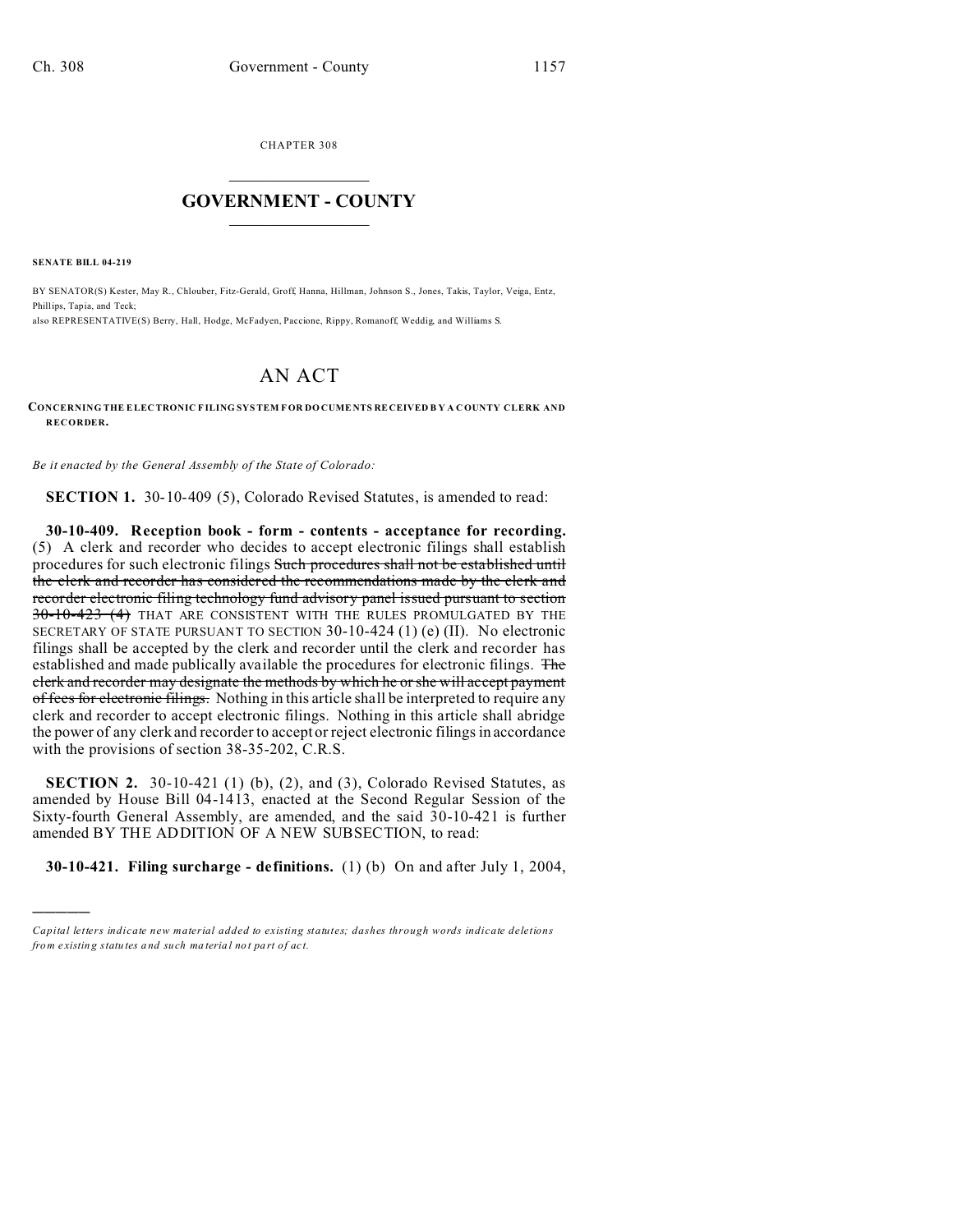1158 Government - County Ch. 308

and through June 30, 2005 JUNE 30, 2007, the county clerk and recorder shall collect a surcharge of up to fifty cents ONE DOLLAR for each document received for recording or filing in his or her office. Each clerk and recorder shall establish the amount of the surcharge to be collected by his or her county, but in no circumstance shall the surcharge exceed fifty cents per document. The surcharge shall be in addition to any other fees permitted by statute.

(2) The county clerk and recorder shall transmit fifty cents out of each dollar collected pursuant to paragraph (a) of subsection (1) of this section to the SECRETARY OF STATE, WHO SHALL TRANSMIT SUCH MONEYS TO THE state treasurer who shall credit the same to the clerk and recorder electronic filing technology fund created in section 30-10-422.

(3) (a) The county clerk and recorder may retain the remaining fifty cents out of each dollar collected pursuant to paragraph (a) of subsection (1) of this section. to be utilized to defray the costs of implementing and providing electronic filing and recording capabilities. If the clerk and recorder elects not to retain any portion of the fifty cents, he or she shall transmit such unused portion to the SECRETARY OF STATE, WHO SHALL TRANSMIT SUCH MONEYS TO THE state treasurer who shall credit the same to the clerk and recorder electronic filing technology fund.

(b) The county clerk and recorder shall use RETAIN the proceeds of the fee SURCHARGE collected pursuant to paragraph (b) of subsection (1) of this section. SUCH PROCEEDS, ALONG WITH THE PROCEEDS FROM THE PORTION OF THE SURCHARGE COLLECTED PURSUANT TO PARAGRAPH (a) OF SUBSECTION (1) OF THIS SECTION THAT THE CLERK AND RECORDER ELECTS TO RETAIN, SHALL BE UTILIZED to defray the costs of: implementing and providing electronic filing and recording capabilities.

(I) ESTABLISHING, MAINTAINING, OR IMPROVING AN ELECTRONIC FILING SYSTEM; OR

(II) NECESSARY IMPROVEMENTS TO THE CORE FILING SYSTEM.

(c) THE COUNTY CLERK AND RECORDER SHALL PLACE ALL SURCHARGES THAT HE OR SHE RETAINS PURSUANT TO THIS SUBSECTION (3) IN A SEPARATE, SEGREGATED ACCOUNT.

(6) AS USED IN THIS PART 4, UNLESS THE CONTEXT OTHERWISE REQUIRES:

(a) "CORE FILING SYSTEM" MEANS THE DOCUMENT MANAGEMENT SYSTEM USED BY THE CLERK AND RECORDER TO COMPLY WITH THE STATUTORY REQUIREMENTS SET FORTH IN THIS PART 4 RELATED TO PAPER DOCUMENTS RECEIVED FOR RECORDING OR FILING IN HIS OR HER OFFICE.

(b) "ELECTRONIC FILING SYSTEM" MEANS THE DOCUMENT MANAGEMENT SYSTEM USED BY THE CLERK AND RECORDER TO COMPLY WITH THE STATUTORY REQUIREMENTS SET FORTH IN THIS PART 4 RELATED TO ELECTRONIC DOCUMENTS RECEIVED FOR RECORDING OR FILING IN HIS OR HER OFFICE.

(c) "NECESSARY IMPROVEMENTS TO THE CORE FILING SYSTEM" MEANS ANY CHANGE TO THE CORE FILING SYSTEM THAT IS REQUIRED IN ORDER TO ESTABLISH AN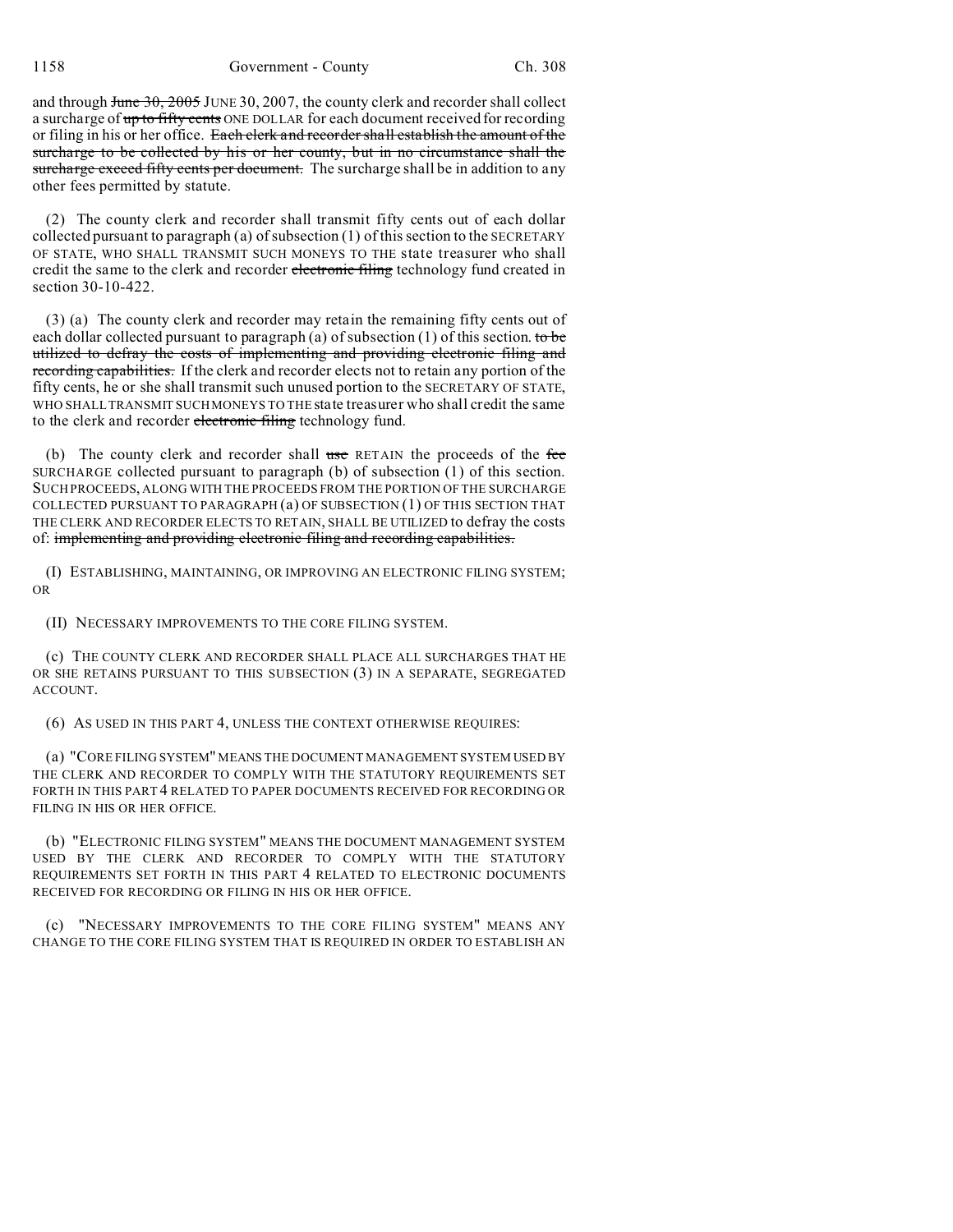ELECTRONIC FILING SYSTEM.

**SECTION 3.** 30-10-422 (1) and (2), Colorado Revised Statutes, are amended, and the said 30-10-422 is further amended BY THE ADDITION OF A NEW SUBSECTION, to read:

**30-10-422. Clerk and recorder technology fund.** (1) There is hereby created a fund to be known as the clerk and recorder electronic filing technology fund, referred to in this section as the "fund". The fund shall be administered by the clerk and recorder electronic filing technology fund advisory panel created in section 30-10-423 and THE SECRETARY OF STATE AS SET FORTH IN SECTION 30-10-424. THE FUND shall consist of all moneys received pursuant to section 30-10-421.

(2) EXCEPT AS OTHERWISE PROVIDED IN SECTION 30-10-424, the moneys in the fund shall be used by the clerk and recorder electronic filing technology fund advisory panel to make grants to counties that apply for such grants. It is the intent of the general assembly that the grants shall be given to counties that otherwise lack sufficient resources EITHER to purchase the technology necessary for the clerk and recorders to accept electronic filings OR TO PROVIDE THE NECESSARY TRAINING RELATED TO SUCH TECHNOLOGY. IT IS THE FURTHER INTENT OF THE GENERAL ASSEMBLY THAT THE GRANTS BE USED FOR THE PURPOSES ESTABLISHED IN SECTION 30-10-423.

(4) IN ADDITION TO THE APPROPRIATIONS AUTHORIZED IN SECTION 30-10-423 (6), THE MONEYS IN THE FUND SHALL BE SUBJECT TO ANNUAL APPROPRIATION BY THE GENERAL ASSEMBLY TO THE SECRETARY OF STATE FOR THE ADMINISTRATION OF SECTION 30-10-424.

**SECTION 4.** 30-10-423 (1), (4), (5), (6), (7), and (8), Colorado Revised Statutes, are amended to read:

**30-10-423. Clerk and recorder technology panel - creation - powers.** (1) There is hereby created the clerk and recorder electronic filing technology fund advisory panel in the department of state, referred to in this section as the "panel".

(4) The panel shall recommend procedures to the clerks and recorders for electronic filings and recordings. Such recommendations shall be made no later than March 1, 2003.

(5) (a) The panel shall have the power to review grant applications and approve grants to counties funded by the clerk and recorder electronic filing technology fund as provided for CREATED in section 30-10-422. THE PANEL MAY MAKE GRANTS FOR THE FOLLOWING:

(I) AN ASSESSMENT OF THE CORE FILING SYSTEM TO IDENTIFY NECESSARY IMPROVEMENTS TO THE CORE FILING SYSTEM;

(II) ANY OF THE PURPOSES ESTABLISHED IN SECTION 30-10-421 (3);

(III) TRAINING RELATED TO THE ELECTRONIC FILING SYSTEM; OR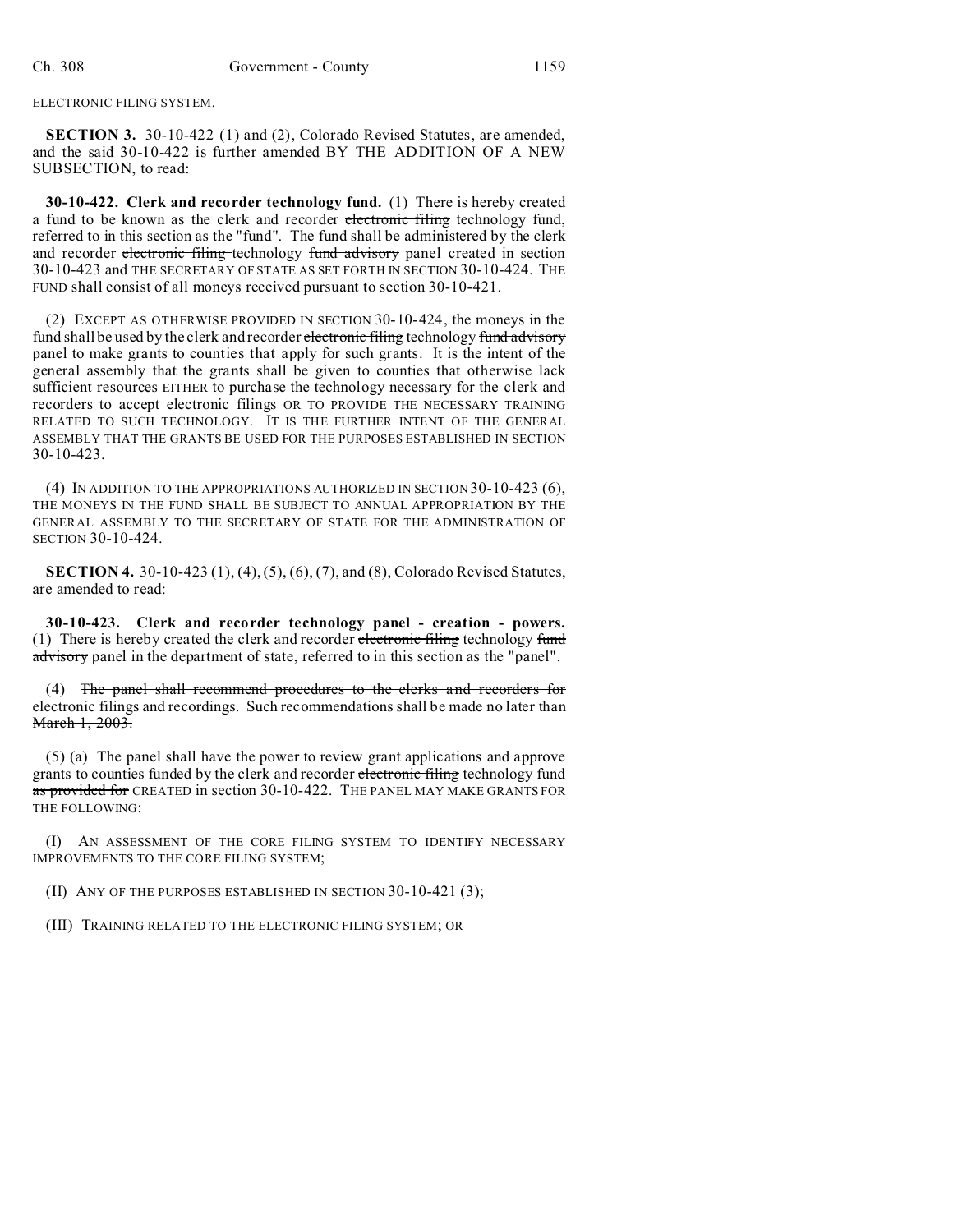(IV) TRAINING RELATED TO NECESSARY IMPROVEMENTS TO THE CORE FILING SYSTEM.

(b) The panel shall also have the power to exercise any other powers or perform any other duties that are consistent with the rules promulgated by the secretary of state.

(6) The moneys in the clerk and recorder electronic filing technology fund shall be subject to annual appropriation by the general assembly to the panel for the sole purpose of providing grants to counties that otherwise lack sufficient resources EITHER to purchase the technology necessary for the clerk and recorders to accept electronic filings OR TO PROVIDE THE NECESSARY TRAINING RELATED TO SUCH TECHNOLOGY; except that an amount equal to the direct and indirect costs incurred by the panel in implementing the provisions of this section and related rules promulgated by the secretary of state may be used by the panel to cover such costs.

(7) The secretary of state shall promulgate rules necessary to establish a grant application process and any other rules necessary to implement provisions of this section.

(8) This section is repealed, effective  $J_{\text{uly}}$  1, 2006 JULY 1, 2008.

**SECTION 5.** Part 4 of article 10 of title 30, Colorado Revised Statutes, is amended BY THE ADDITION OF A NEW SECTION to read:

**30-10-424. Uniform administration - secretary of state.** (1) IN ORDER TO ENSURE UNIFORMITY AMONG ELECTRONIC FILING SYSTEMS, AND IN ADDITION TO ANY OTHER POWERS PRESCRIBED BY LAW, THE SECRETARY OF STATE SHALL HAVE THE FOLLOWING POWERS TO:

(a) ASSIST A COUNTY CLERK AND RECORDER IN CONDUCTING AN ASSESSMENT OF THE CORE FILING SYSTEM TO IDENTIFY NECESSARY IMPROVEMENTS TO THE CORE FILING SYSTEM;

(b) PROVIDE TRAINING TO ASSIST A CLERK AND RECORDER IN ESTABLISHING, MAINTAINING, OR IMPROVING AN ELECTRONIC FILING SYSTEM;

(c) PROVIDE TRAINING RELATED TO NECESSARY IMPROVEMENTS TO THE CORE FILING SYSTEM;

(d) PROVIDE ACCOUNTING SERVICES AND STAFFING FOR THE CLERK AND RECORDER TECHNOLOGY PANEL CREATED IN SECTION 30-10-423;

(e) ESTABLISH A STATEWIDE PURCHASING NETWORK FOR THE ACQUISITION OF HARDWARE, SOFTWARE, AND SERVICES RELATED TO AN ELECTRONIC FILING SYSTEM, WHICH SHALL INCLUDE ALL ELIGIBLE CLERK AND RECORDERS, AND, IN CONNECTION THEREWITH:

(I) ESTABLISH ELIGIBILITY REQUIREMENTS FOR THE STATEWIDE PURCHASING NETWORK;